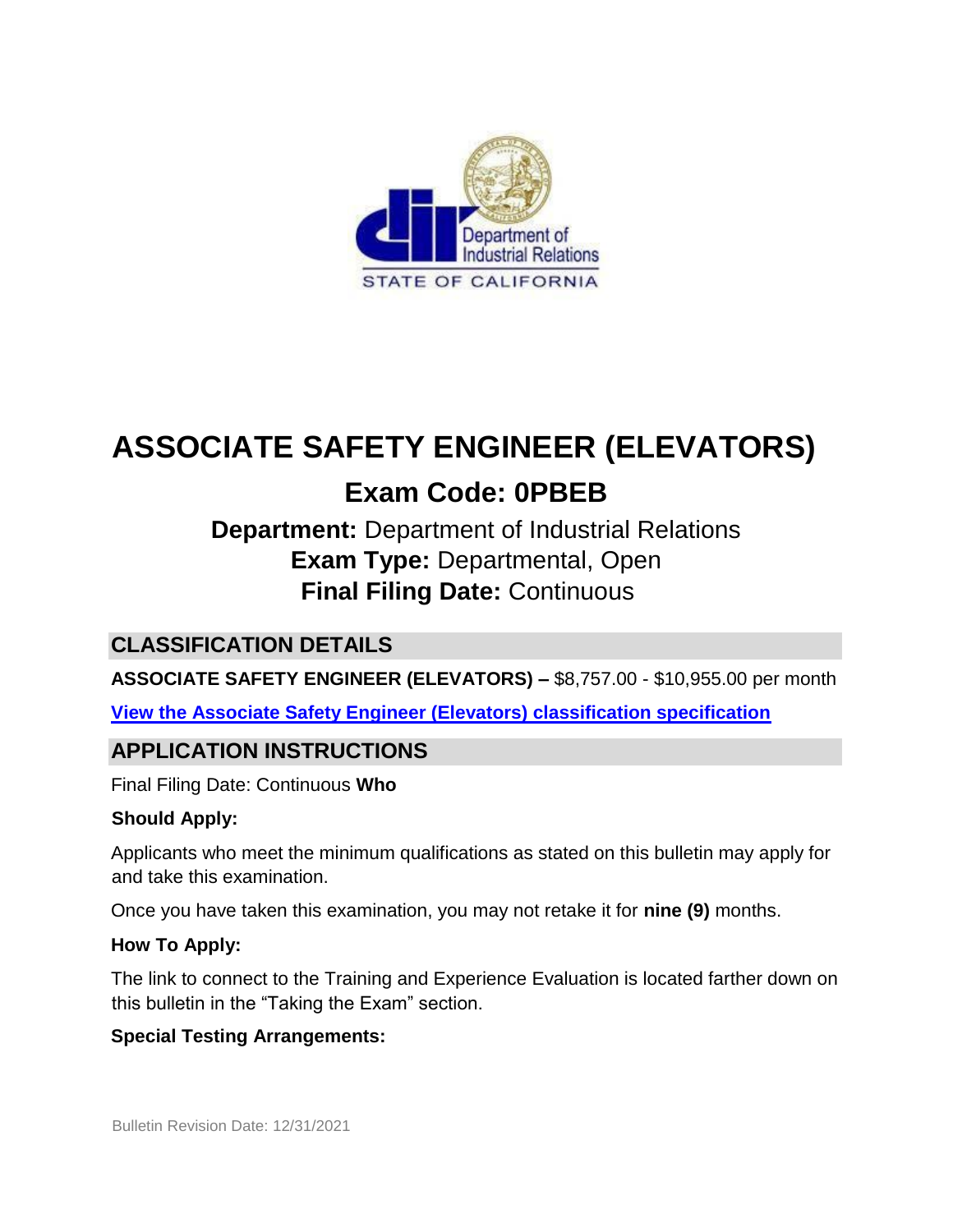If you require special testing arrangements due to a verified disability or medical condition, please contact:

California Department of Human Resources CalCareer Service Center 1810 16th Street Sacramento, CA 95814

Phone: (866) 844-8671 Email: CalCareer@CalHR.CA.GOV

California Relay Service: 7-1-1 (TTY and voice)

TTY is a Telecommunications Device for the Deaf, and is reachable only from phones equipped with a TTY Device

# **MINIMUM QUALIFICATIONS**

All applicants must meet the education and/or experience requirements as stated on this exam bulletin to be accepted into the examination. Part-time or full-time jobs, regardless of whether paid or volunteer positions, and inside or outside California state service will count toward experience. **Associate Safety Engineer (Elevators)** 

# Minimum Qualifications Associate Safety Engineer (Elevators)

# Either I

Two years of experience performing the duties of the class of Assistant Safety Engineer in the California state service.

# Or II

Experience: Either

1. Two years of safety engineering experience in elevator work; or

2. Three years of professional elevator engineering experience. and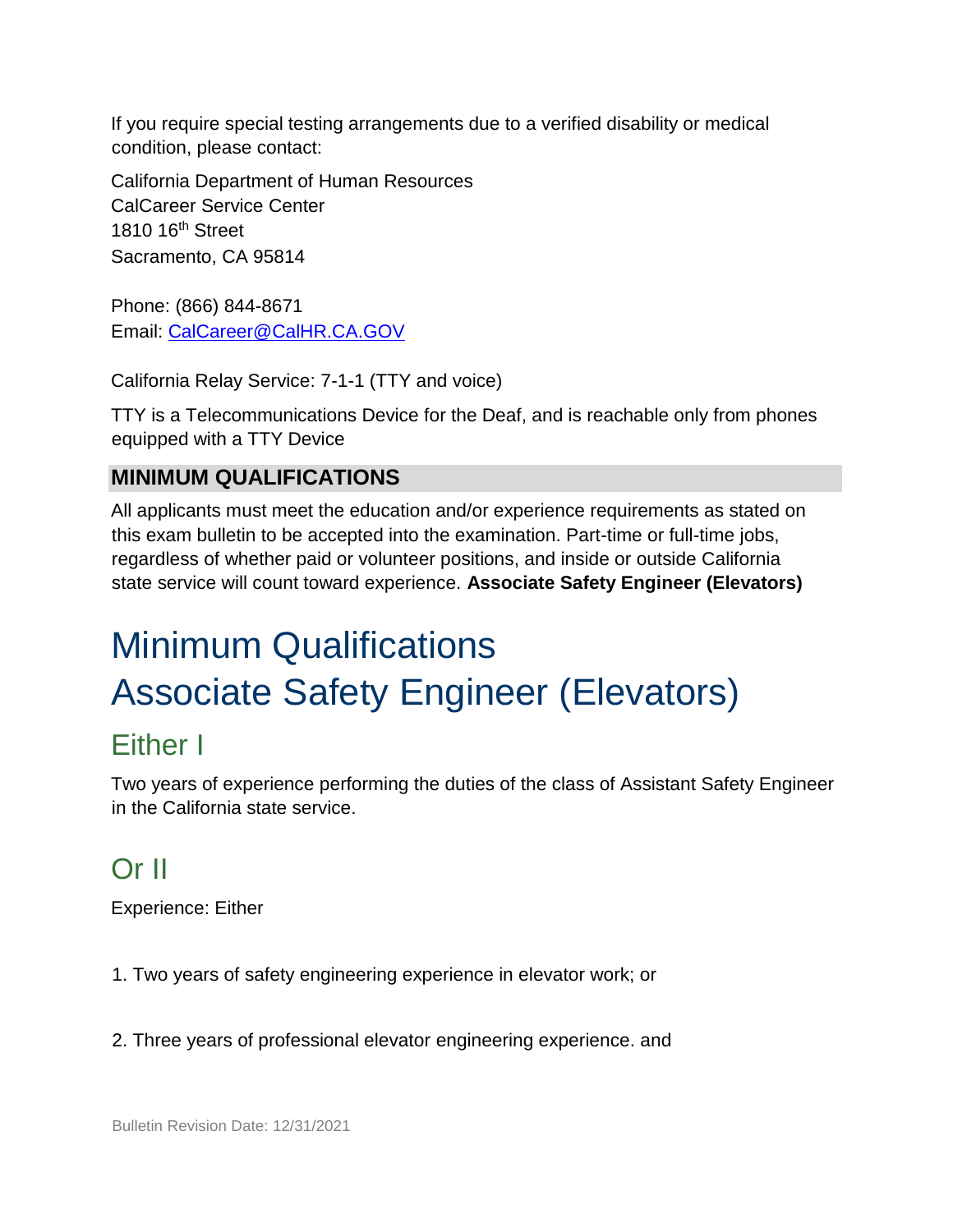Education: Equivalent to graduation from college with specialization in engineering. (Additional qualifying experience may be substituted for the required education on a year-for-year basis.)

### **POSITION DESCRIPTION**

#### **Associate Safety Engineer (Elevators)**

This is the professional journey level. This level conducts safety surveys; investigates occupational safety and health complaints associated with elevators and other occupational safety and health-related disciplines; investigates accidents, determines the cause and the means of preventing their recurrences; reports on seriousness of violations and make recommendations where possible prosecution is indicated to the Division's Bureau of Investigation; interprets safety orders and consults with employee organizations, employers, and the public in the development of revisions to, or additions of safety orders. Conducts seminars and workshops for industry and consults with labor, management, employees, and other governmental agencies on how compliance with safety orders can be achieved. Reviews existing standards, regulations, and directives for comparison with proposed State standards. Participates in the preparation of documents, materials, and exhibits used in Board hearings; and may participate as a technical advisor for the Standards Board at public hearings and meetings.

### **EXAMINATION SCOPE**

This examination consists of the following components:

#### **Training and Experience Evaluation –** Weighted 100% of the final score.

The examination will consists solely of a **Training and Experience Evaluation.** To obtain a position on the eligible list, a minimum score of 70% must be received. Applicants will receive their score upon completion of the Training and Experience Evaluation process.

In addition to evaluating applicants' relative knowledge, skills, and ability, as demonstrated by quality and breadth of education and/or experience, emphasis in each exam component will be measuring competitively, relative job demands, each applicant's:

Knowledge of:

- 1. General engineering principles and methods as well as those specifically applicable to elevator safety engineering
- 2. Principles and practices of safety engineering
- 3. Operations, methods, equipment, and safety devices primarily applicable to the elevator industry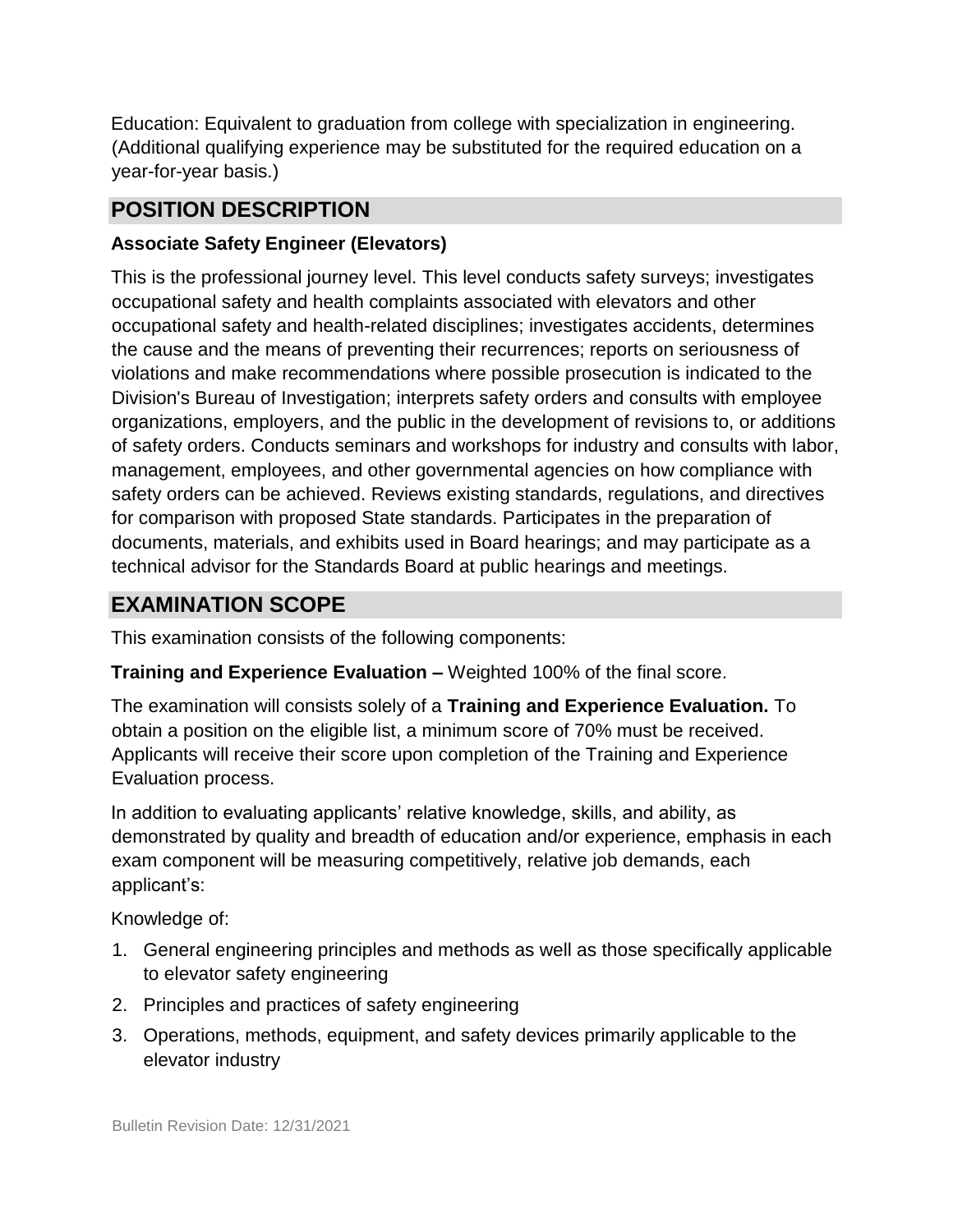- 4. Safety orders of the Division of Occupational Safety and Health applicable to the elevator discipline
- 5. Applicable provisions of the Labor Code
- 6. Accident prevention techniques
- 7. Sources of information on accident prevention work
- 8. Consultation techniques
- 9. How to develop and present evidence in legal hearings

#### Ability to:

- 10. Do difficult safety investigation work
- 11. Detect unsafe conditions and practices
- 12. Promote and conduct safety campaigns
- 13. Assist in the preparation and revision of safety orders
- 14. Interpret and apply the safety orders of the Division of Occupational Safety and Health and applicable provisions of the Labor Code
- 15. Learn the basic principles and techniques of safety engineering in related Occupational Safety and Health disciplines
- 16. Analyze situations accurately and adopt an effective course of action
- 17. Address groups
- 18. Speak and write effectively
- 19. Prepare reports and dictate correspondence
- 20. Present evidence and act as the Division representative in legal hearings

## **ELIGIBLE LIST INFORMATION**

A departmental, open eligible list for the Associate Safety Engineer (Elevators) classification will be established for the Department of Industrial Relations.

The names of successful competitors will be merged onto the eligible list in order of final score regardless of exam date. Eligibility expires **twenty-four (24) months** after it is established. Applicants must then retake the examination to reestablish eligibility. Veterans' Preference will be granted for this examination. In accordance with Government Codes 18973.1 and 18973.5, whenever any veteran, or widow or widower of a veteran achieves a passing score on an open examination, he or she shall be ranked in the top rank of the resulting eligible list.

Veterans status is verified by the California Department of Human Resources (CalHR).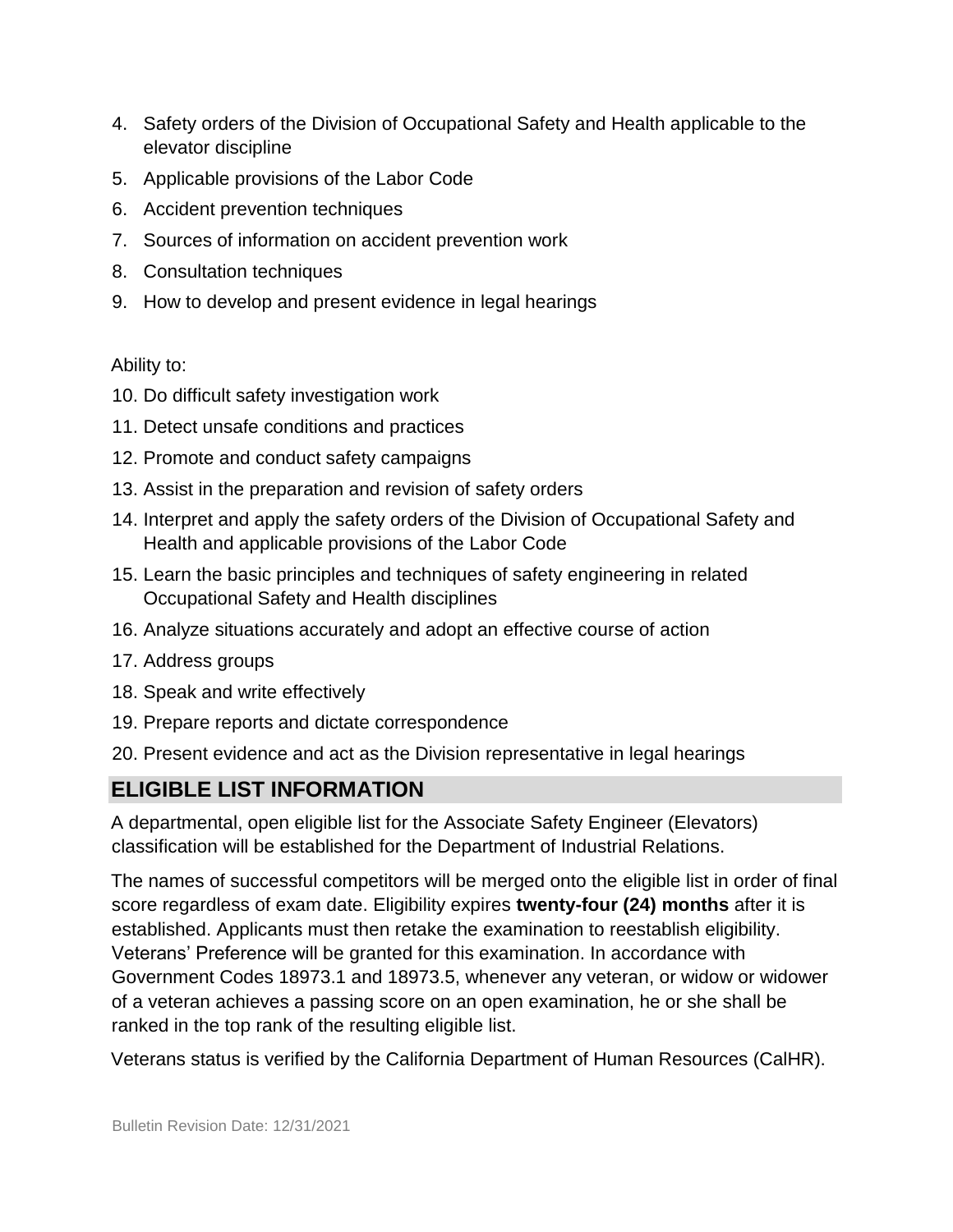Information on this program and [the Veterans' Preference Application](https://www.jobs.ca.gov/CalHRPublic/Landing/Jobs/VeteransInformation.aspx) (Std. form 1093) is available online**.** Additional information on veteran benefits is available at the Department of Veterans Affairs.

### **EXAMINATION INFORMATION**

**[Preview of the Associate Safety Engineer \(Elevators\)](https://jobs.ca.gov/jobsgen/0PBEBA.pdf) [Training and Experience](https://jobs.ca.gov/jobsgen/0PBEBA.pdf) [Evaluation](https://jobs.ca.gov/jobsgen/0PBEBA.pdf)**

### **PREPARING FOR THE EXAMINATION**

Here is a list of suggested resources to have available prior to taking the exam.

**Employment History:** Employment dates, job titles, organization names and addresses, names of supervisors or persons who can verify your job responsibilities, and phone numbers of persons listed above.

**Education:** School names and addresses, degrees earned, dates attended, courses taken (verifiable on a transcript), persons or office who can verify education, and phone numbers of persons or offices listed above.

**Training:** Class titles, certifications received, names of persons who can verify your training, and phone numbers of persons listed above.

### **TAKING THE EXAMINATION**

**[Take the](https://www.jobs.ca.gov/CalHRPublic/Login.aspx?ExamId=0PBEB) [Associate Safety Engineer \(Elevators\)](https://www.jobs.ca.gov/CalHRPublic/Login.aspx?ExamId=0PBEB) [examination](https://www.jobs.ca.gov/CalHRPublic/Login.aspx?ExamId=0PBEB)**

#### **TESTING DEPARTMENTS**

Department of Industrial Relations

#### **CONTACT INFORMATION**

If you have any *technical* questions concerning this examination bulletin, please contact:

California Department of Human Resources CalCareer Service Center 1810 16th Street Sacramento, CA 95814 Phone: (866) 844-8671 Email: CalCareer@CalHR.CA.GOV

California Relay Service: 7-1-1 (TTY and voice)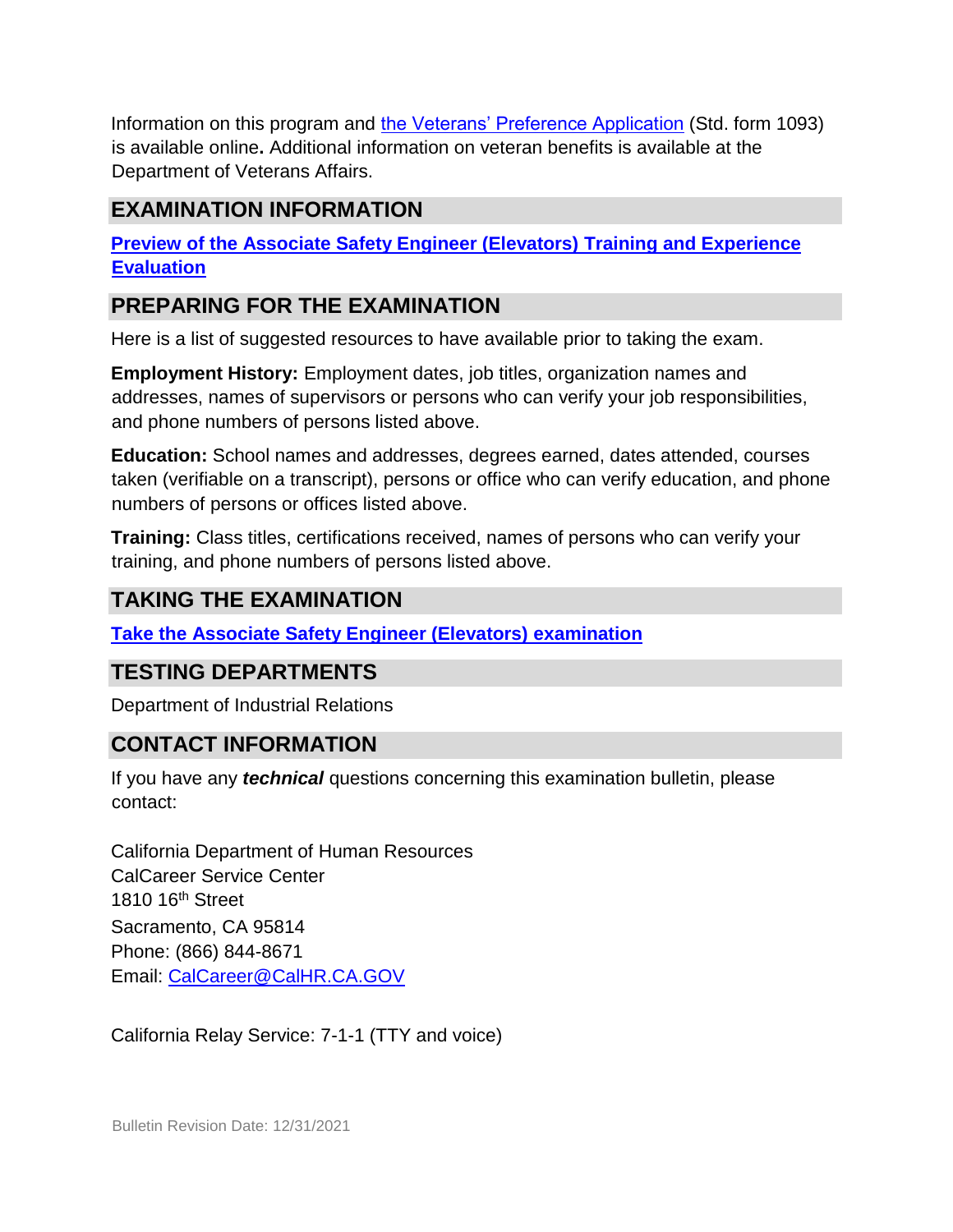TTY is a Telecommunications Device for the Deaf, and is reachable only from phones equipped with a TTY Device.

If you have any administrative questions concerning this examination bulletin, including provision of reasonable accommodation for this testing process, please contact:

Department of Industrial Relations Human Resources – Examination Unit 1515 Clay St., Suite 409 Oakland, CA 94612 jobs@dir.ca.gov 1-800-564-0771

TTY is a Telecommunications Device for the Deaf, and is reachable only from phones equipped with a TTY Device.

# **EQUAL OPPORTUNITY EMPLOYER**

The State of California is an equal opportunity employer to all, regardless of age, ancestry, color, disability (mental and physical), exercising the right of family care and medical leave, gender, gender expression, gender identity, genetic information, marital status, medical condition, military or veteran status, national origin, political affiliation, race, religious creed, sex (includes pregnancy, childbirth, breastfeeding, and related medical conditions), and sexual orientation.

### **DRUG-FREE STATEMENT**

It is an objective of the State of California to achieve a drug-free State work place. Any applicant for State employment will be expected to behave in accordance with this objective, because the use of illegal drugs is inconsistent with the law of the State, the rules governing civil service, and the special trust placed in public servants.

### **GENERAL INFORMATION**

Examination and/or Employment Application (STD 678) forms are available at the California Department of Human Resources, local offices of the Employment Development Department, and through your **[CalCareer Account.](http://www.jobs.ca.gov/)**

If you meet the requirements stated on this examination bulletin, you may take this examination, which is competitive. Possession of the entrance requirements does not assure a place on the eligible list. Your performance in the examination described in this bulletin will be rated against a predetermined job-related rating, and all applicants who pass will be ranked according to their score.

The Department of Industrial Relations reserves the right to revise the examination plan to better meet the needs of the service, if the circumstances under which this